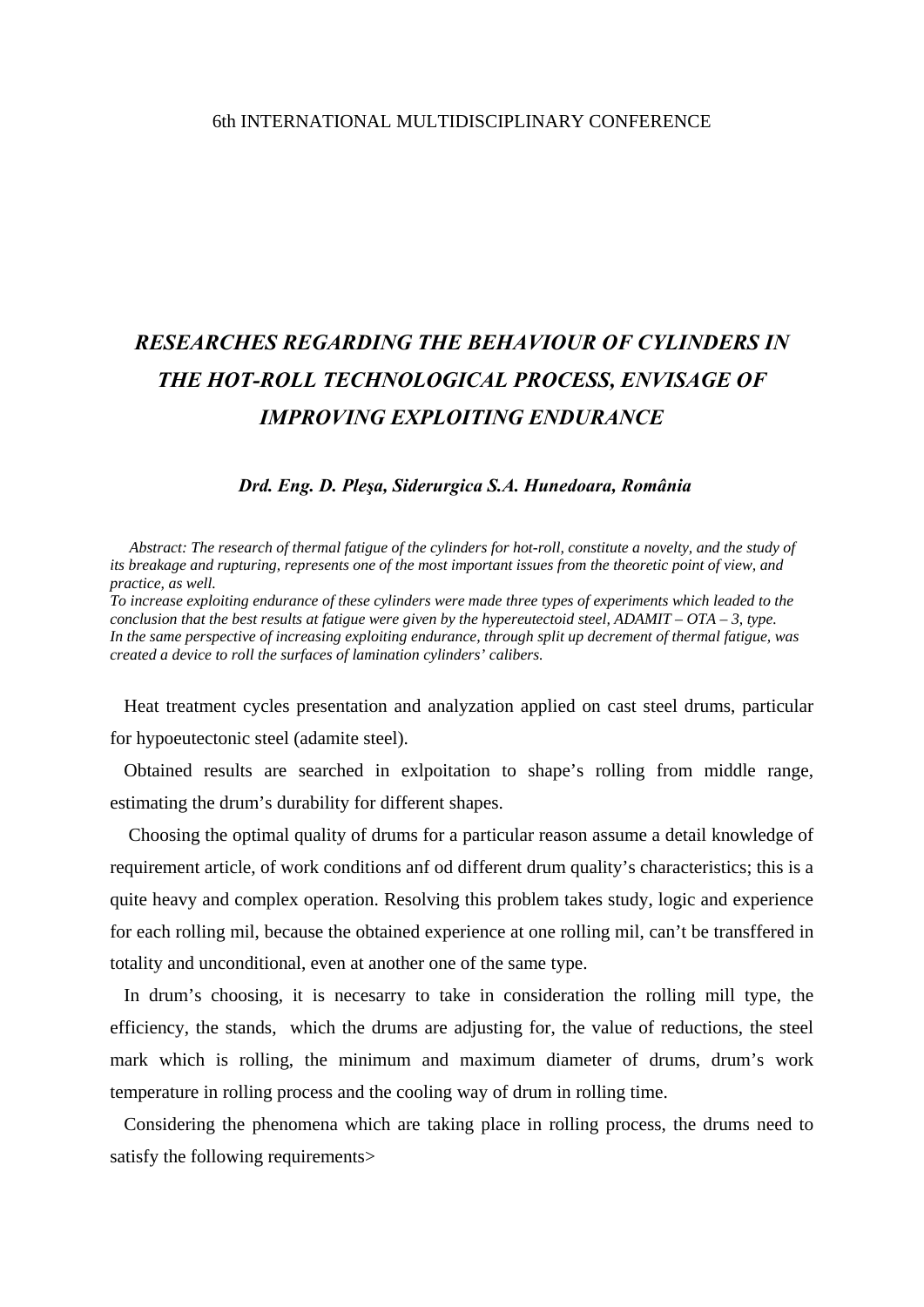- high fracture strenght, due to bending and torsional strenght;
- resistance of wear, due to friction between rolling material and drums;
- crack resistance, due to heat shocks;
- to enssure a good shape of rolled steel.

 All heat treatment types applied on cast steel drums provide simultaneous with obtaining of wear resistance and internal stress reduction, which are very high at hypoeuretoide cast steel drums. In this scope, the drums are heated with low velocity at  $550 - 650^{\circ}$  C. The drums are maintained at this temperature 6 – 12 hours.

 As increasing the drum's diameters and their carbon content is reducing the heat velocity, and the maintained time is increasing.

After maintanance, heating will continue with a increased velocity of  $1.5 - 2.0$  times untill the touching of provided temperature from heat treatment diagram.

 To avoid straining again, the drums are maintained a bigger period of time at 550 – 650o C, and then the cooling is realised with lower velocities or equal with the heating velocity.

The most resistance drums are the hypoeutectoide cast steel drums  $(0,5 - 0,8\% \text{ C})$ , pearlitic – ferrite structure, which they have, don't have the capacity of wear resistance, and the rolled material has the tendency to accede of those shapes.

 For obtaining a fine-grain structure, with high resistance and hardness, the hypoeutectoide cast steel drums are normalizing at 900 – 950 oC, after that with a second normalization at 850 – 870 oC, after cooling in air is obtaining fine dispersed structure, ehich enssure hardness of about 270 HB.

The heat treatment condition of hypoeutectoid cast steel drums ( $C = 0.5 - 0.6\%$ ) alloy with  $0.5 - 0.6\%$  Cr and  $0.8 - 1.0\%$  Ni is presented in Figure no. 1.



Figure 1 – Heat treatment cycle for hypoeutectoid cast steel drums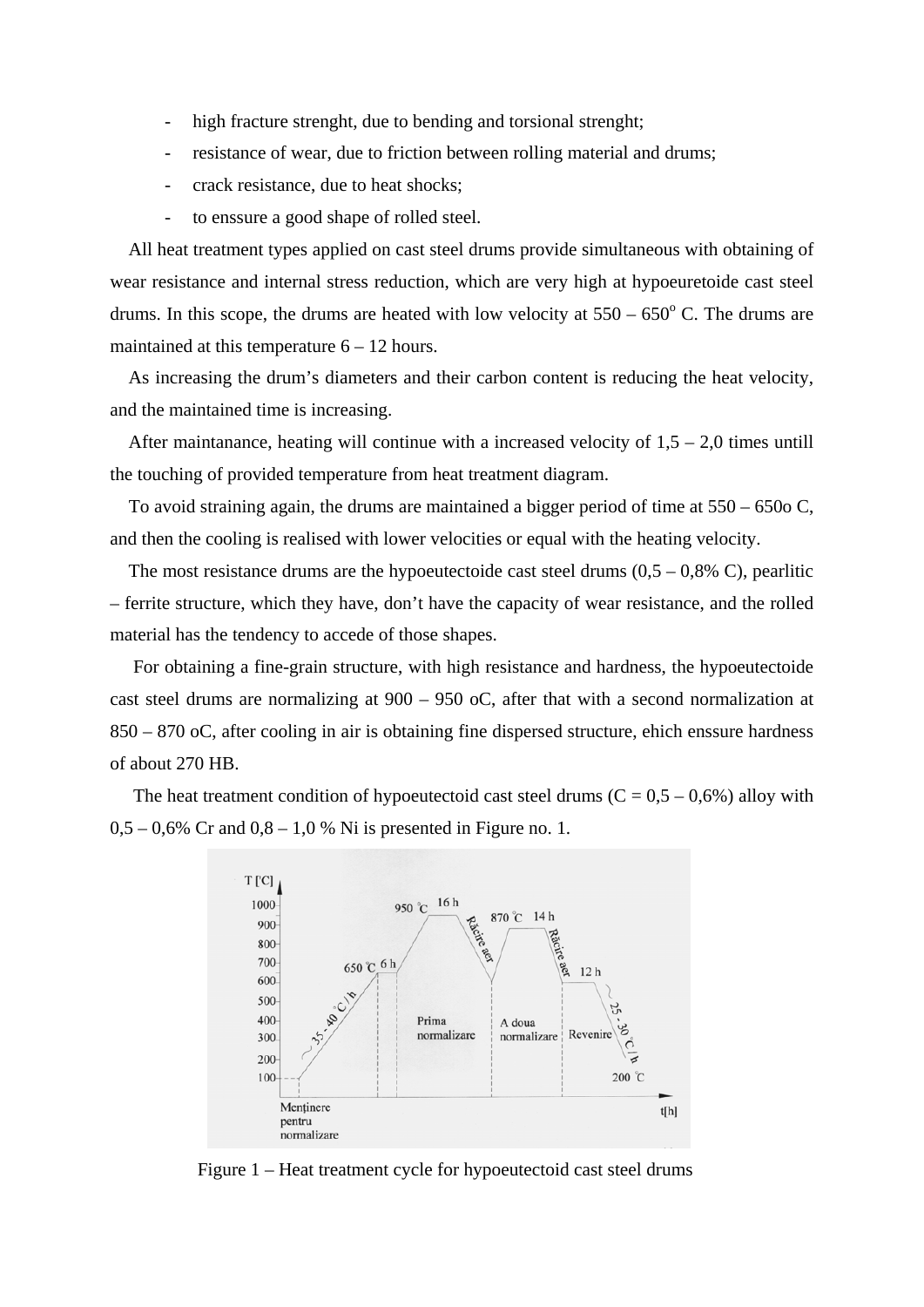Hypoeutectoid cast steel drums have the most application  $(C = 0.9 - 2.0\%)$ , which have a structure composed from pearlitic granule surrounded by a cementite net. At  $C = 1.7 - 2.0\%$ besides of cementite is building up ledeburite zones.

Compact cementite net cause a sudden reduce of these resistance and due of this, the rising of fracture number in exploitation time.

 For increasing the mechanical and heat resistance, the drums are submitted to heat treatment, and due to this, the cementite net is destroyed and forms the bedeburite zones.

 After the heating with a low velocity and maintaining for internal stress reduction, the heating is continue with  $50 - 60$  °C/h until the normalization temperature. After maintaining of  $12 - 20$  h at  $900 - 950$  oC, the drums are cooling in air until 600 °C, where they are maintained  $8 - 10$  h, next follow a slowly cooling with a lower velocity or equal with 25 °C/h, with the purpose to avoid the straining again.

At hypoeutectoid cast steel drums range CrNiMo, the heat treatment has two purposes:

 - obtaining both a high resistence and hardness of drums used in roughing mill stand, and hardness of  $230 - 260$  HB;

- obtaining some hardness till 300 HB at smoothing drums of continue prepared rolls and with hardness till 440 HB at drums from shape's rolling.

 Heat treatment condition represents a combination of 2 … 3 normalizing periods, which are ending with a soaking for excluding the internal stress through slowly cooling from  $600^{\circ}$ C to  $100 - 150$  °C. Heat treatment condition of 150 CrNiMo steel is presented in Figure no. 2.



Figure 2 – Heat treatment cycle for 150 CrNiMO steel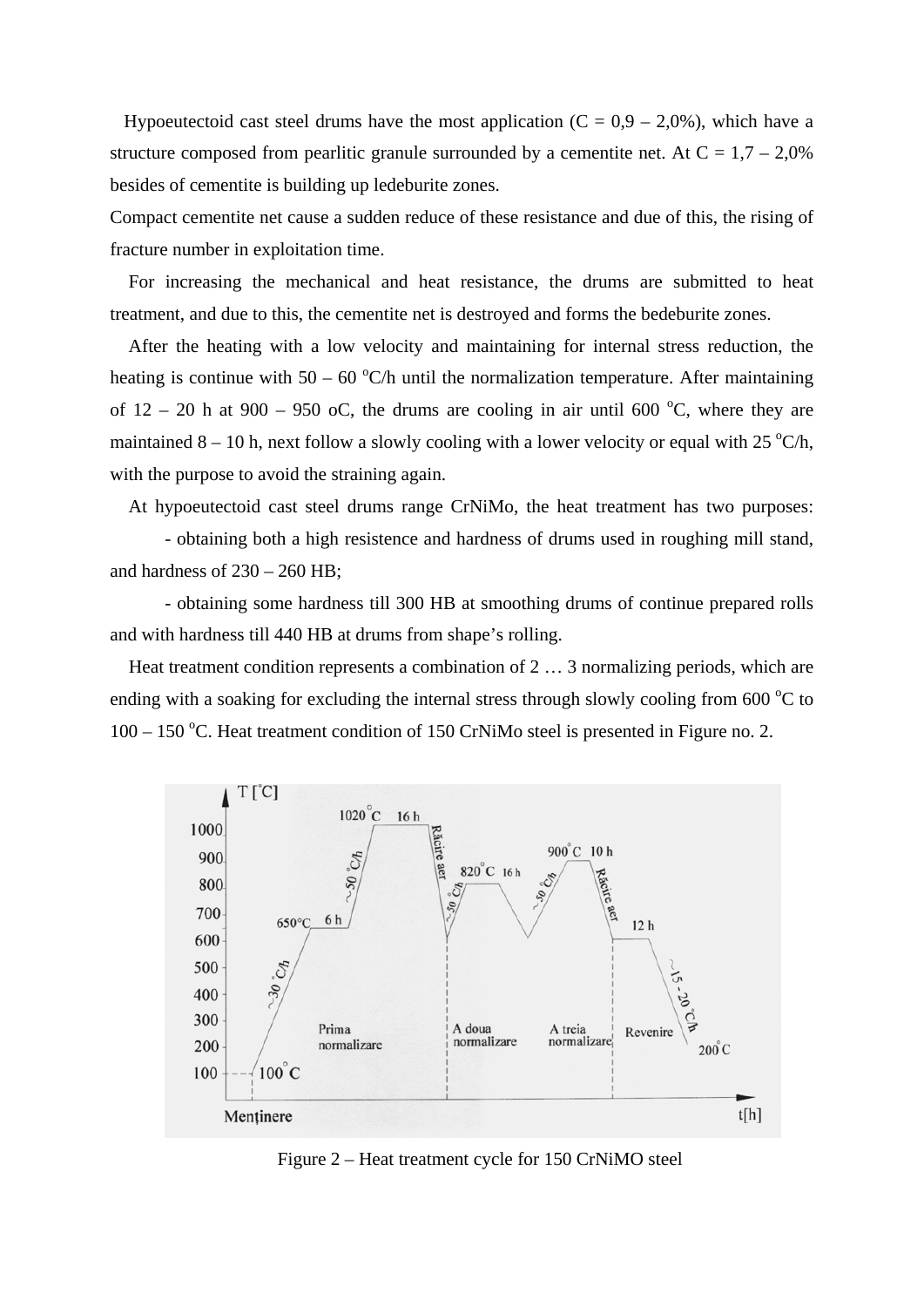Adamite is an hypoeutectoid steel, at white cast iron limit, having in carbons net ledeburite zones on a pearlitic methalic baze.

| ∼<br>ັ | Mn  | Si  | $\sim$<br>ັບ | D    | $\mathbf{Cr}$ | Ni              | Mo           |
|--------|-----|-----|--------------|------|---------------|-----------------|--------------|
| 1,8    | 0,7 | 0,6 | max.         | max. | 1,0           | 1,J             | $_{\rm 0,3}$ |
| 2,0    | 0,9 | 0,8 | 0,02         | 0,04 | ⊥,∠           | $\Omega$<br>1,0 | $_{0,5}$     |

The possibility of obtaining a hardness in  $230 - 450$  HB limits, as result of heat treatment, allows using these materials for drums at more stands types. High resistance in drum's exploitation provide with condition of formation a structure with equally loaded carbide phases release.

 Introducing Cr, Ni and Mo lead to a obvious change of kinetics process. In a hypoeutectoid steel alloyed with Cr, Ni and Mo at  $850 - 900$  °C, the cementite net is disolving in totality and the eutectite cementite only partial. However, it doesn't take place the slight graphitization, and on field and on austenitic grains limits is released carbons phase. Heating forward till 1100 °C bring about the complete resolution of eutectid cementite and superficial graphitization. Elements content for carbons formation in this case is not sufficiently for binding in totality the carbons with special carbons.

Addition of molibden in  $Cr - Ni$  steel in 0,3 % quantity, provoke eutectite cementite stabilization reducing, because cementite is disolving at aproximatively 1000 °C. Superficial graphitization is correcting and the carbon is binding in special stabile carbide. At heat treatment condition choice, which enssure the obtaining of some uniform loaded carbide in hypoeurectoid steels, casted for rolls drums, it is necessarry to take in consideration the fact that the cementite net on austenitic grains limits are dizolving in temperature interval 850 –  $1100\,^{\circ}$ C.

 In steels with a lower content of elements that form the carbide, eutectite cementite doesn't disolve at these temperature. As increasing the heating temperature from  $850 - 1100$  °C begins intense graphitization of the test shape, wich indicate the possibility of formation the graphite inclusions at volumetric heat treatment.

 Obtaining a carbon's strucure uniform loaded at heat treatment is possible only in steels which contained about 2% Cr and minimum 3% Mo.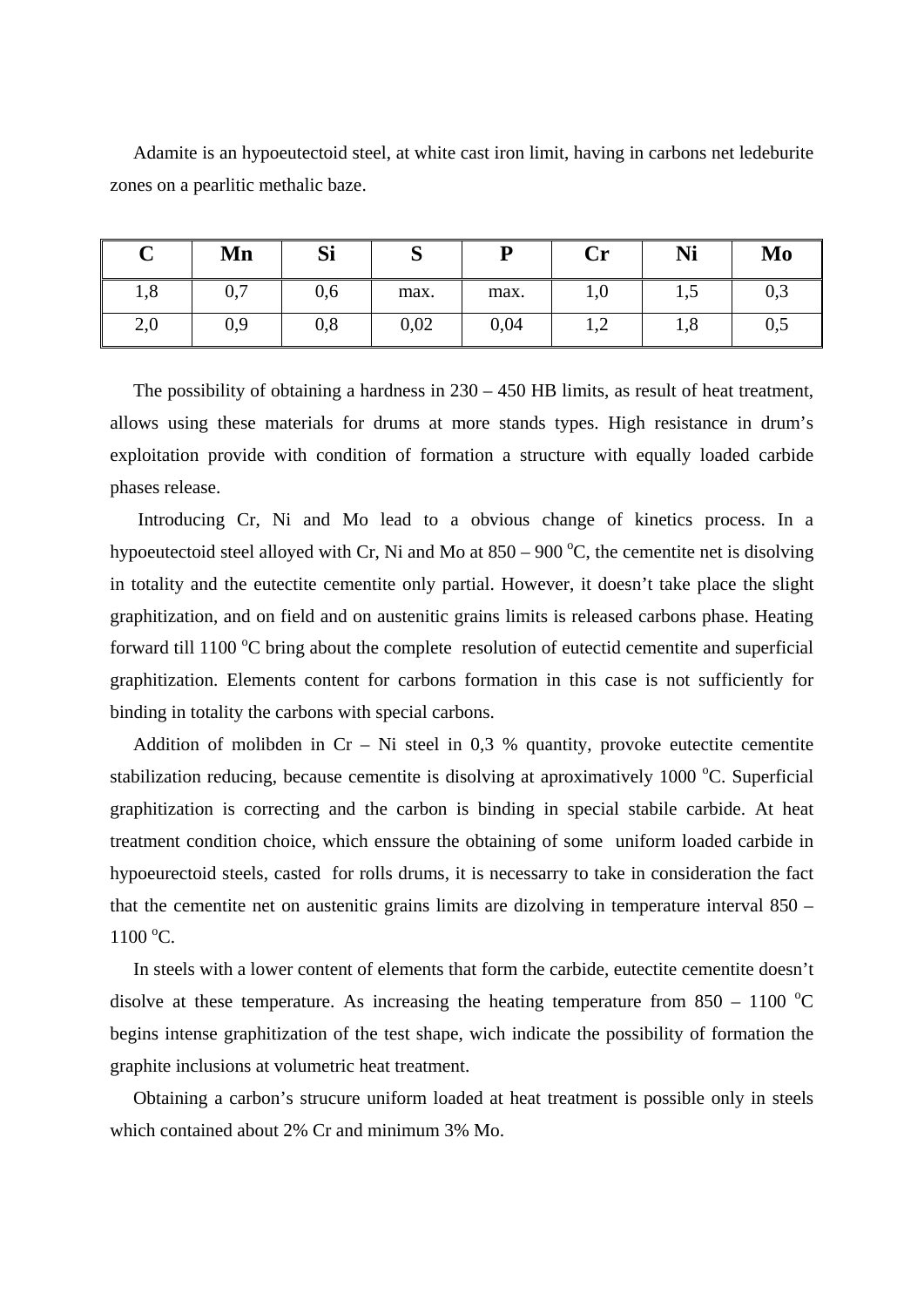The first normalization is destroyed the cementite net, and through the second normalization is globulited the perlite and is obtaining a very fine granulation. To increase the drum's characteristics, including the hardness, is appling the third normalization at 900 – 920 <sup>o</sup>C, followed of cooling in air. Through cooling velocity adjusments in the third normalization can increase or decrease the hardness.

 Thus, drum's hardness for wire and smoothing drums too from rolls stands shape can be increasing till 400 HB at a cooling in air. For big and middle drums, ussually it limit the first and second normalization, but in all cases the last normalization is ending with a return.

In SIDERURGICA S.A. is treating drums for middle shape roll with diameters between  $\theta$ 460 – θ 570 mm. These drums is made up from T190MoCrNi17 steel (adamite) which have the following chemical compozition:

|  | Mn |                                                                                                                                                                                                      | Ni | Mo |  |
|--|----|------------------------------------------------------------------------------------------------------------------------------------------------------------------------------------------------------|----|----|--|
|  |    | $\parallel$ 1,8 - 2,0 $\parallel$ 0,6 - 0,8 $\parallel$ 0,7 - 0,8 $\parallel$ max. 0,04 $\parallel$ max. 0,02 $\parallel$ 1,0 - 1,2 $\parallel$ 1,6 - 2,0 $\parallel$ 0,3 - 0,5 $\parallel$ max. 0,2 |    |    |  |

 Drums are using to continuue rolls of middle shapes at shapes producing (I and U profile) in dimension range  $60 - 120$  mm.

Heat treatment which apply these in SIDERURGICA S.A. is presented in Figure no. 3.



Figure 3. Heat treatment cycle for T190MoCrNi17 steel drums

 Heat treatment application presented upper led to realization some drums, wich have a good behaviour in exploitation, especially to shape's production, realising the following durabilities: